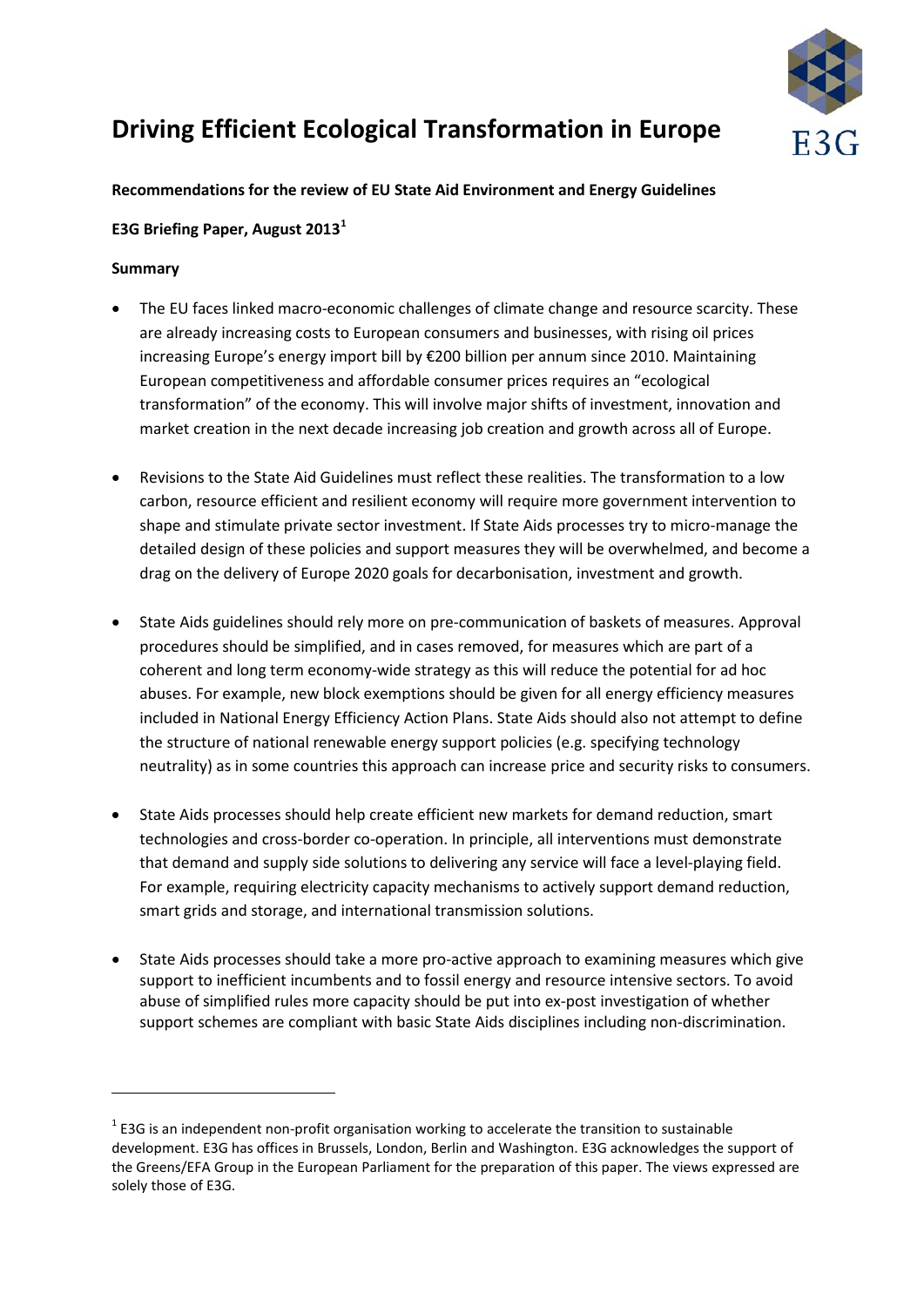# **1. The Economics of Ecological Transformation in Europe**

The EU faces linked challenges of climate change and growing resource scarcity (e.g. food, water, energy, minerals) which will have fundamental impacts on productivity and competitiveness. These impacts will be driven by price rises and increased price volatility, as well as through the rising direct costs of climate change impacts (including the cost of adaptation to forecasts of future impacts)<sup>[2](#page-1-0)</sup>.

Climate change and resource scarcity are already exerting macro-economic externalities on the European economy, increasing prices and costs to businesses and consumers, increasing investment risk and impacting competitiveness. In some cases markets will be able respond effectively to expectations of future prices and costs, but in many cases responses are characterised by large–scale market failures. For example, pervasive market failures have resulted in sub-optimal penetration of energy efficiency technologies despite large increases in global oil prices. Europe has seen its fossil energy import bill rise by €200 billion since 2010 despite gradual declines in the absolute quantities of energy consumed and relatively constant shares of imported energy over the same period.

Responding to these challenges requires a rapid shift to an essentially zero-carbon European economy by 2050, increases in resource efficiency (and potentially in domestic production) and investment in climate resilience across public and private infrastructure. Changes will occur across the whole economy affecting most areas of critical infrastructure investment. For example, 70% of the UK's £200 billion investment pipeline to 2020 is already low carbon or low carbon enabling<sup>[3](#page-1-1)</sup> and all must become resilient to future climate stresses<sup>[4](#page-1-2)</sup>.

Delivering this "ecological transformation" will require major shifts in business models and creation of new markets in areas like electricity demand-side services, resilient infrastructure and deep building efficiency retrofitting. The EU electric utility sector has already seen a radical shift in the viability of current business models in the past 3 years. The impacts of climate change and resource scarcity on global commodity markets will shift patterns of domestic production and drive investment in demand reduction to reduce exposure to global price shocks<sup>[5](#page-1-3)</sup>.

The transition to a low carbon and climate resilient economy will drive markets far from any "equilibrium" point and endemic uncertainty will persist over market demand, technology, prices and business models for at least the next few decades. The pace of deployment of new low carbon energy technology will need to be more than twice as fast as historically seen in many of these sectors<sup>[6](#page-1-4)</sup> and existing capital markets are not designed to support the scale of investment needed<sup>[7](#page-1-5)</sup>.

j

<span id="page-1-0"></span><sup>&</sup>lt;sup>2</sup> For estimates of EU climate vulnerability see [http://www.eea.europa.eu/publications/climate-impacts-and](http://www.eea.europa.eu/publications/climate-impacts-and-vulnerability-2012)[vulnerability-2012](http://www.eea.europa.eu/publications/climate-impacts-and-vulnerability-2012)<br> $\frac{3}{3}$  For low carbon component of UK infrastructure pipeline see and [http://www.green-](http://www.green-alliance.org.uk/grea_p.aspx?id=7136)

<span id="page-1-1"></span>[alliance.org.uk/grea\\_p.aspx?id=7136](http://www.green-alliance.org.uk/grea_p.aspx?id=7136)

<span id="page-1-2"></span><sup>4</sup> [https://www.gov.uk/government/uploads/system/uploads/attachment\\_data/file/69487/pb13698-climate](https://www.gov.uk/government/uploads/system/uploads/attachment_data/file/69487/pb13698-climate-risk-assessment.pdf) $\frac{\text{risk-assessment.pdf}}{\text{For analysis of climate change impacts on global supply chains and prices see}}$  $\frac{\text{risk-assessment.pdf}}{\text{For analysis of climate change impacts on global supply chains and prices see}}$  $\frac{\text{risk-assessment.pdf}}{\text{For analysis of climate change impacts on global supply chains and prices see}}$ 

<span id="page-1-3"></span>

<span id="page-1-5"></span>[http://www.pwc.co.uk/sustainability-climate-change/publications/international-threats-and-opportunities-of](http://www.pwc.co.uk/sustainability-climate-change/publications/international-threats-and-opportunities-of-climate-change-to-the-uk.jhtml)[climate-change-to-the-uk.jhtml](http://www.pwc.co.uk/sustainability-climate-change/publications/international-threats-and-opportunities-of-climate-change-to-the-uk.jhtml) ; for analysis of resource scarcity and future price volatility see

[http://www.chathamhouse.org/sites/default/files/public/Research/Energy,%20Environment%20and%20Devel](http://www.chathamhouse.org/sites/default/files/public/Research/Energy,%20Environment%20and%20Development/1212r_resourcesfutures.pdf) [opment/1212r\\_resourcesfutures.pdf](http://www.chathamhouse.org/sites/default/files/public/Research/Energy,%20Environment%20and%20Development/1212r_resourcesfutures.pdf)

<span id="page-1-4"></span><sup>6</sup> <http://www.chathamhouse.org/publications/papers/view/109124>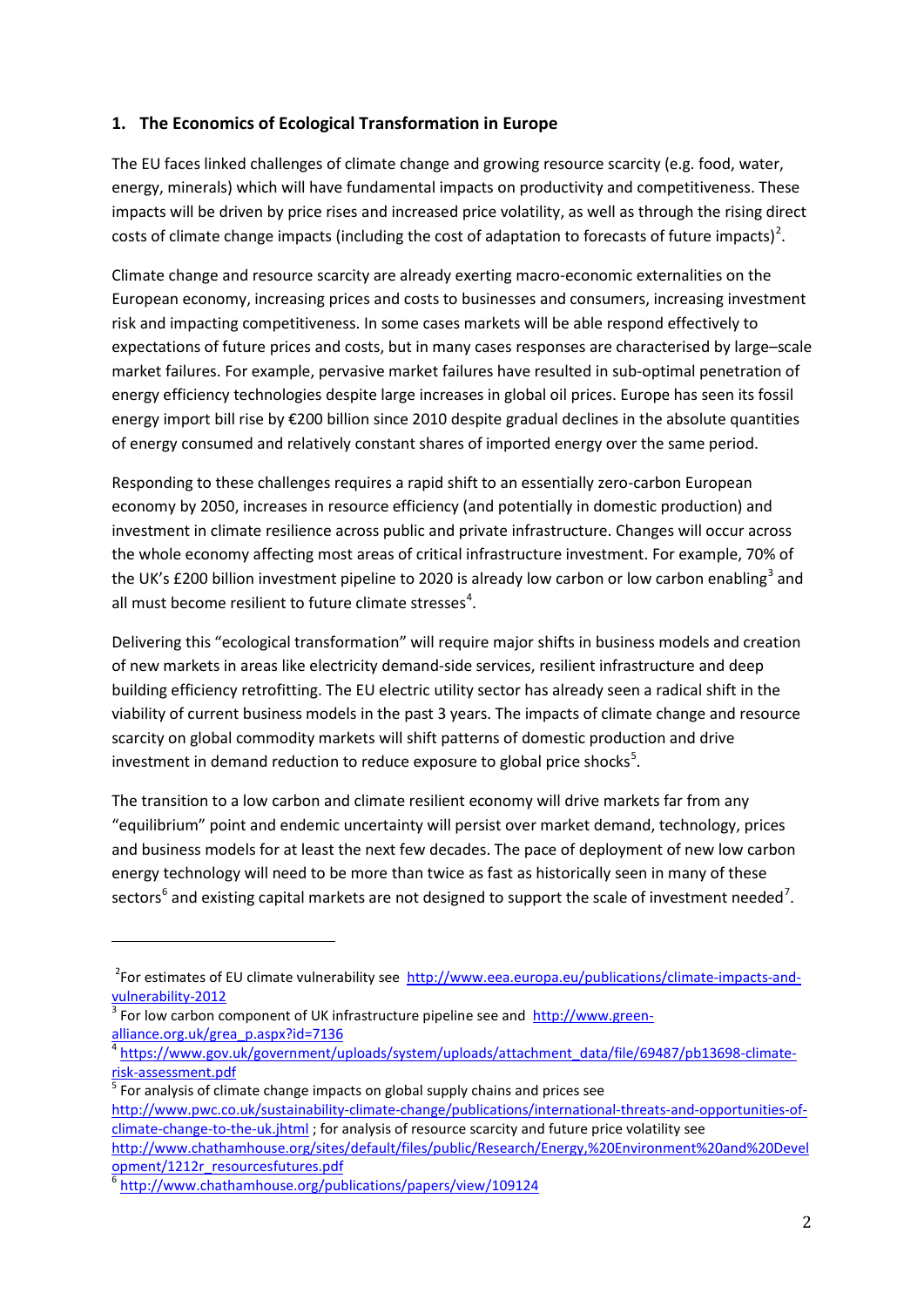In this context of economy-wide market failures and the need for transformational change there is no guarantee that marginal investment decisions by market actors in response to short term prices will deliver efficient long term investment patterns or maintain necessary levels of vital service provision. In fact, scenario modelling of investor decisions in the UK power sector to 2030 suggests that investments driven by short term price expectations can result in consumer exposure to very high price risks in the medium term under different demand, prices and technology scenarios. Under some scenarios where gas investment is high this can result in 90% price increases by 2030 for the same carbon emission reductions compared to investment mixes containing more renewable energy and energy efficiency<sup>[8](#page-2-0)</sup>.

The ecological transformation presents three fundamental economic challenges for policy making:

- **Resilience**: maintaining service delivery and affordability to consumers through the transition.
- **Investment Scale-up**: incentivising increased financial volumes of investment including into new business models and technologies which are perceived as "risky" at a time when the effects of the economic crisis has decreased risk appetites and investor confidence.
- **Innovation and Competition**: delivering a clear direction for the public good provision while promoting more private sector innovation, market transformation and new entrants

Governments must therefore balance the necessity of maintaining basic service provision in energy, food, construction etc with the requirement to put their economies on a cost-effective path to a low carbon and resilient future. This is requiring European governments to take risk out of markets in order to ensure investment certainty (for example, through financial risk instruments deployed by the EIB and national public banks) and to provide targeted incentives and demand for innovative goods and services (for example, through feed-in tariffs or government procurement for renewable energy). All of these measures require State Aid clearance.

The need to deliver public goods, maintain service delivery (e.g. in electricity) and drive more investment can encourage governments to rely on specific private sector incumbents as delivery agents thus increasing barriers to competition ("low carbon corporatism"). However, this is selfdefeating as a successful and competitive low transition requires technological and business model innovation and thus increased openness in markets and more new entrants. Governments need to find creative policy solutions which provide resilience, scale and innovation.

Delivering the ecological transformation cannot be achieved just through price incentives working through existing markets and business models, but it is also not about less competition or general re-regulation and public control of the economy.

 $<sup>7</sup>$  An example of analysis of the low carbon "finance gap" can be seen at</sup>

<span id="page-2-0"></span><http://www.transformuk.org/attachments/products/12/capitalisingthegreeninvestmentbank.pdf> [http://www.e3g.org/docs/E3G\\_Risk\\_managing\\_power\\_sector\\_decarbonisation\\_in\\_the\\_UK\\_-](http://www.e3g.org/docs/E3G_Risk_managing_power_sector_decarbonisation_in_the_UK_-_Briefing_paper.pdf) Briefing paper.pdf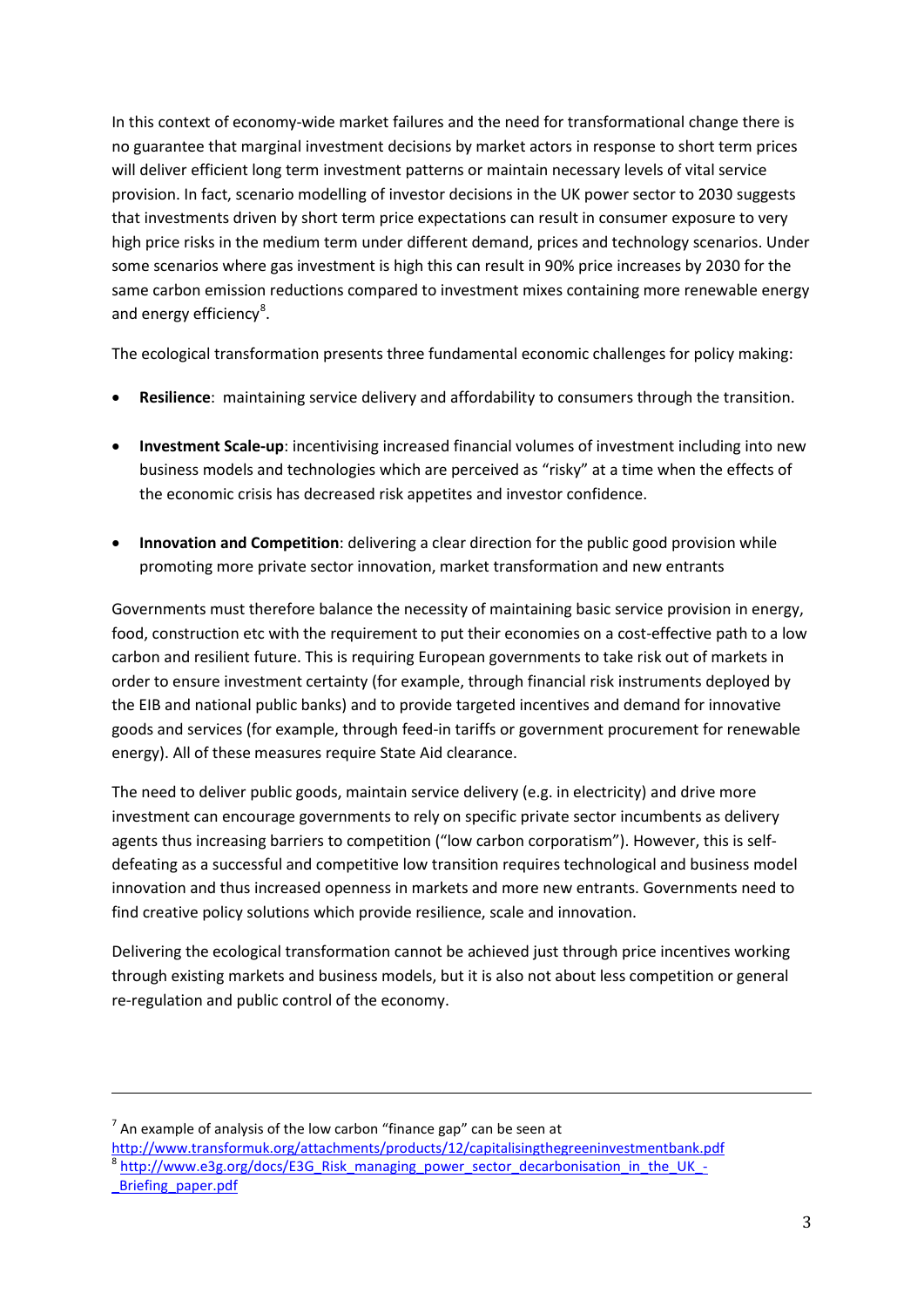**Efficient and effective ecological transformation requires a creative combination of enough government intervention to supply adequate direction for private investment to flow, and enough market openness to deliver innovation and creative disruption.** 

## **2. Implications of Ecological Transformation for the EU State Aids Regime**

The pragmatic realities of policies needed to drive transformational shifts in real markets presents a systemic challenge to the application of State Aids across a wide section of the European economy. State Aid rules have been designed around a set of economic assumptions that imply that free, competitive markets are the best way of delivering low cost and high quality products to the consumer. Externalities are assumed to be relatively small and state intervention in market operation should be limited and temporary. While these assumptions have been a good approximation to reality in many situations in the past, they are not appropriate for the coming decades of ecological transformation.

The State Aids regime needs to allow the evolution of new appropriate public policy tools and interventions while controlling abuse. Principles such as proportionality must weigh the need to control climate risk and ensure economic resilience against short term impacts on "ideal" market structures. A pragmatic approach will be needed which focuses on minimising actual short, medium and long term societal costs rather than aiming to achieve theoretical equilibrium market solutions.

Given the large-scale shifts involved analysis of the proportionality or necessity of government interventions will become far more data intensive. For long lived infrastructure investments this will require examination of forward scenarios out to 2030-2050 to ensure an accurate examination of lifetime costs and benefits under different scenarios of technology cost and demand.

For example, public support to build "oversized" North Seas grid interconnections (strategic redundancy) may look proportionate under a scenario where offshore wind costs are low but inefficient if they remain high and solar power is cheaper. It could also be argued that this investment distorts the ability of CCS to compete in this region. Should this result in subsidies to CCS pipelines or a withdrawal of support for transmission which would raise energy security concerns in some demand scenarios?

It is beyond the capacity and authority of the State Aids process to determine the proportionality of specific investments in these cases. Risk managing the complex interactions between multiple investment and technological systems that have profound implications for cost and economic security is best achieved at the national and sub-regional level.

In these complex cases countries can be prevented from abusing State Aids by requiring stronger pre-communication of national plans for infrastructure, energy supply, demand reduction etc. Countries should have to show that specific measures fit into a coherent and empiricallyunderpinned strategy which is consistent with their EU obligations and national goals. Countries are already required to produce these types of strategy in many areas; for example, Energy Efficiency Action Plans for delivering the 20% EU energy efficiency goal.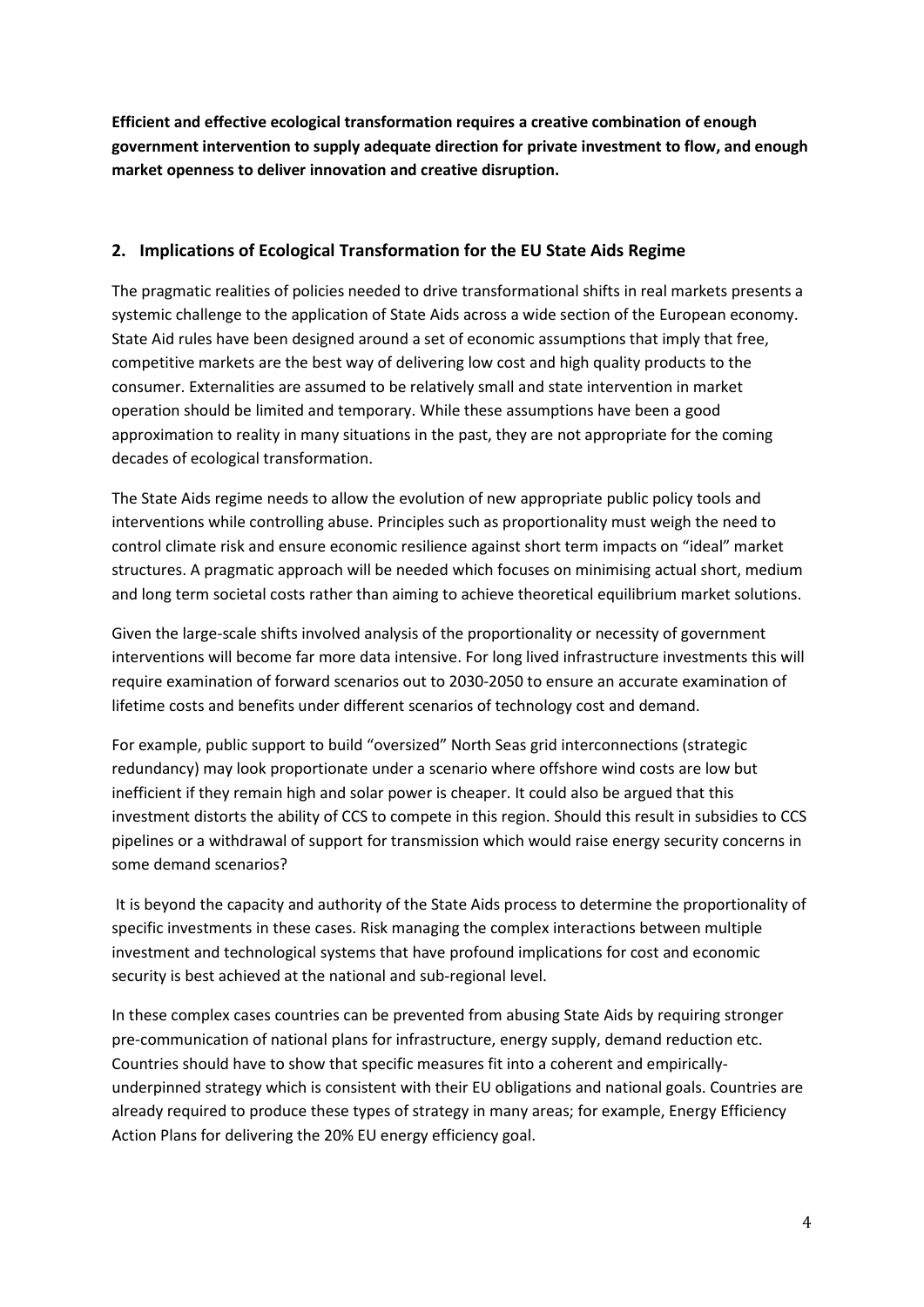As suggested in the Green Paper, the level of State Aids scrutiny of interventions should be better aligned with the potential scale of market distortions and costs to consumers. This would suggest that measures in areas with well-documented market failures and potential for cost-effective investment (e.g. energy and resource efficiency) should receive relatively lower levels of scrutiny and wider exemptions. This logic should also extend to strategic infrastructure such as electricity grids and storage which have long term pro-competitive impacts by enabling market coupling and enhanced use of renewable energy.

Though the prescriptive nature of State Aids rule should be lessened in some areas, these disciplines do have a vital role to play in delivering the ecological transformation by ensuring open markets and competition. The scale and speed of the transformation required in Europe will disrupt many incumbent companies and business models, some of which are locked into existing support schemes and regulations. For example, "supplier obligations" to deliver energy efficiency can reduce the ability of new entrant businesses to compete. Regulations on electricity distribution and supply make it very hard for businesses based on "smart technologies" to develop viable markets<sup>[9](#page-4-0)</sup>. The structure of current construction markets makes it very hard to provide incentives for innovative low-resource use and low-embedded carbon designs and products. Targeted incentives on energy intensive industries, and conditionality on government infrastructure and building procurement, could make an important contribution to driving innovation in these markets.

State Aids processes could be vital in helping overcome incumbent resistant and restrictive regulations to the creation of efficient new markets for demand reduction, smart technologies and cross-border co-operation. For example, a new "equal value of demand savings" principle could be established that requires all government interventions seeking State Aid approval to demonstrate that demand and supply side solutions to delivering the relevant service will face a level-playing field of support. For example, requiring electricity capacity mechanisms to actively and equally support demand reduction, demand management, smart grids and storage solutions.

State Aids processes could also take a more pro-active approach to examining measures which give support to inefficient incumbents and to all support given to fossil energy and resource intensive sectors. This would be part of a broader trend to strengthen ex-post investigation of support schemes (including those for low carbon and resilient investment) to avoid abuse by assessing whether they are compliant with basic State Aids disciplines including non-discrimination.

j

<span id="page-4-0"></span> $9^9$  For a discussion of demand side market evolution and barriers see

[http://www.e3g.org/docs/E3G\\_Creating\\_New\\_Electricity\\_Markets\\_in\\_Europe\\_to\\_Meet\\_Energy\\_Policy\\_Challe](http://www.e3g.org/docs/E3G_Creating_New_Electricity_Markets_in_Europe_to_Meet_Energy_Policy_Challenges.pdf) [nges.pdf](http://www.e3g.org/docs/E3G_Creating_New_Electricity_Markets_in_Europe_to_Meet_Energy_Policy_Challenges.pdf)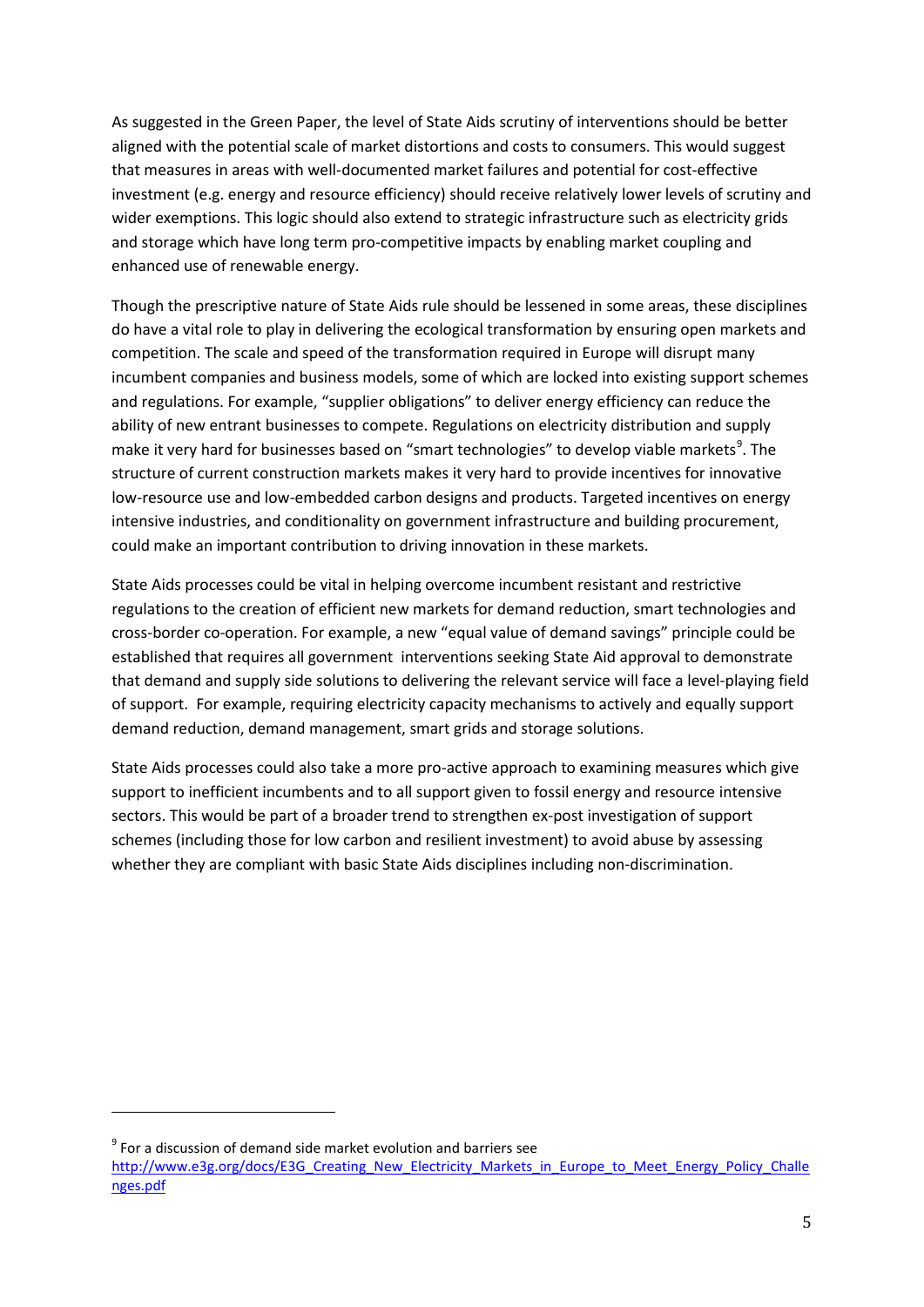#### **3. Recommendations for Review of State Aids Guidelines**

The review of the guidelines should recognise the following areas which are central to the ecological transformation when assessing State Aids measures:

- **Resilience**: A general provision to identify economic resilience and risk reduction as areas of common interest which should be assessed as reasons for intervention.
- Lowest Cost: A principle that lower societal cost can be a justification for State Aids even when this involves increased government intervention in markets.
- **Equal Value for Demand Reduction**: support schemes must be designed to equally reward reductions in demand as well as increase in supply as these are often more cost effective.
- Long-term: a principle that proportionality of costs and benefits should be considered over the long term with analysis up to 2030-50 for long term infrastructure investments.

The review should aim to achieve the following broad objectives:

- Focus on simplifying rules and block exemptions in areas of high-existing market failures.
- Use State Aid to address missing markets and incumbency issues and stimulate higher levels of competition and innovation.
- Ensure government support does not flow to fossil fuel investments which lock-in high future costs and economic vulnerability.
- Create limited exemptions and incentives for countries transition their energy intensive industries to a low carbon future.

Recommendations are given below for detailed changes to the guidance in three areas:

- Lowering the Costs of Decarbonisation and Resilience
- Driving Liberalisation and New Market Growth
- Ensuring Low Carbon Investment Flows

#### **3.1 Lowering the Costs of Decarbonisation and Resilience**

#### **1. Energy Efficiency in Buildings**

**Opportunity**: Energy efficiency markets suffer from multiple well known and quantified market failures which increase consumer bills and reduce European competitiveness. Effective exploitation of cost-effective energy efficiency potential in European buildings could save over €50 billion per year. Annual investment to reach the EU 2020 efficiency goals is estimated to be between €35-65 billion but is currently not on track to be delivered.

**Analysis**: Experience from existing programmes in UK, Germany, France and elsewhere shows that significant public funding and support is needed to motivate the level of retrofitting needed with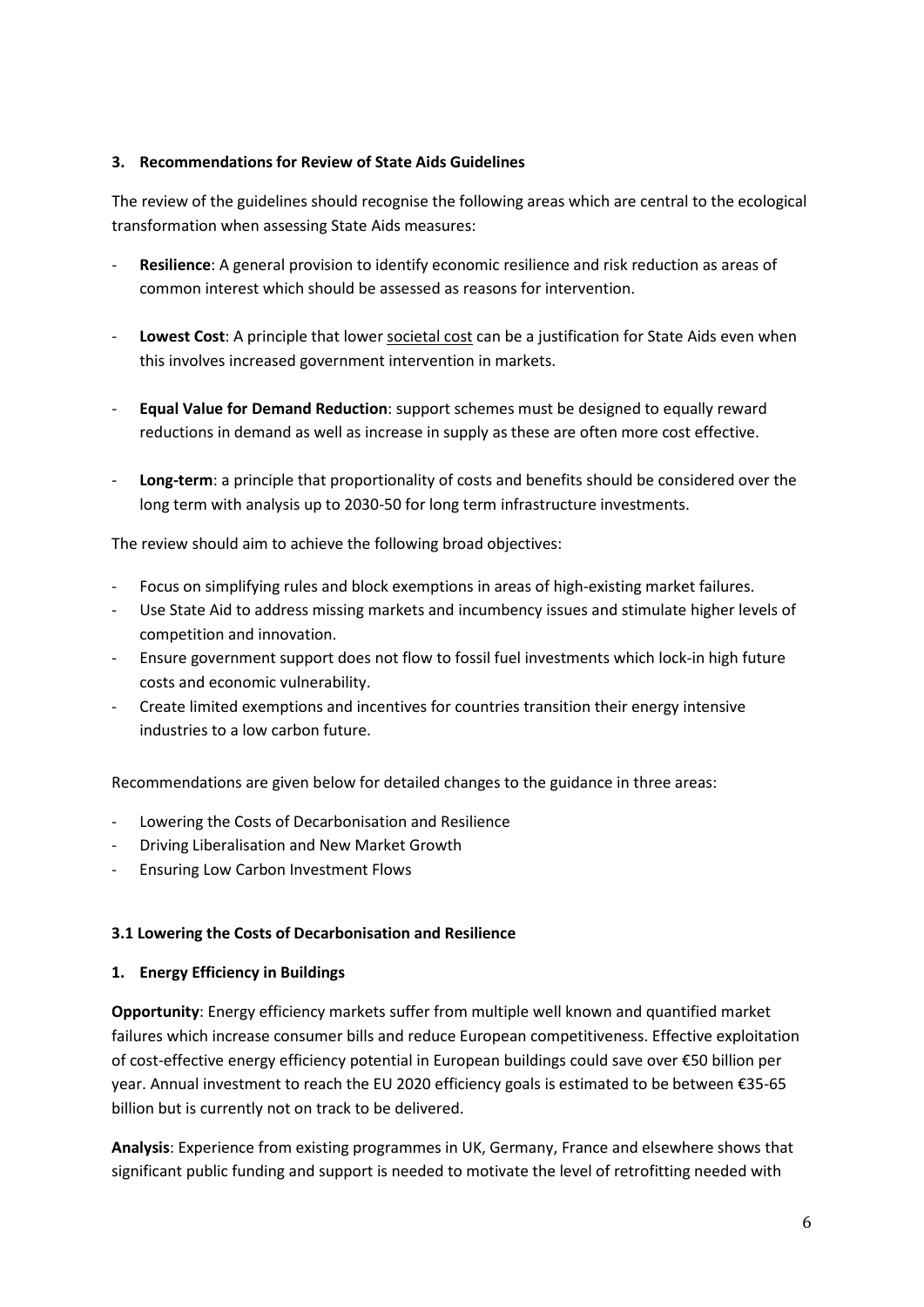successful schemes requiring 20-40% upfront public support; though some of this is related to tackling fuel poverty issues and poorer consumers. Countries have experienced problems receiving State Aid clearance for larger schemes and delays where schemes have been combined with other social support programmes.

**Recommendation**: Create a Block Exemption for all energy efficiency schemes which have been notified to the European Commission as part of Member States' Energy Efficiency Action Plans.

Potential abuse of the Energy Efficiency Block Exemption should be monitored via stronger ex-post enforcement procedures.

## **2. Technology Specific Support for Renewable Energy Technologies**

**Opportunity:** All analysis shows that Europe's decarbonisation path will require a continued rise in the use of renewable energy technologies as countries decarbonise their power sectors. Investment of €35-45 billion per annum is needed to 2020 to meet EU renewables targets. In the context of different levels of technological maturity and differences between countries, analysis suggests that technology-neutral and/or price driven instruments are not always efficient and may in fact result in large costs and risks to consumers. Countries must retain the ability to use the lowest cost mix of price and technology specific instruments which are designed around their national circumstances.

**Analysis:** A single Europe wide carbon price is not a sufficient or efficient instrument to drive the necessary investment to decarbonise national power sectors and maintain security of supply. The effective price needed to drive efficient decarbonisation trajectories at the national level differs markedly due to differences in countries' decarbonisation ambition levels, age of installed infrastructure and renewable resource availability. Even at the national level a single technology neutral price of carbon is not always an efficient instrument to drive investment even in mature technologies. Price driven instruments often produce excess windfall profits for existing generators and may drive excessive use of gas to meet short term CO2 targets. Price driven scenarios have been shown to be less resilient to demand, technology and price shocks in a range of European countries. Achieving a least cost outcome requires active national risk management of the transition to a decarbonised power sector, which includes using technology specific instruments to ensure a steady stream of renewable energy investment onto the system $^{10}$  $^{10}$  $^{10}$ .

**Recommendation**: The State Aids guidelines should include a presumption of compatibility for renewable energy support incentives which are justified as part of a least-cost long term national decarbonisation strategy.

Considerations of the State Aids compatibility of renewable energy support schemes must take into consideration the legitimate objective of ensuring acceptable levels of price stability under different decarbonisation, demand, technology availability and fuel price scenarios.

<span id="page-6-0"></span> $10$  For detailed analysis of these dynamics in the UK, Germany and Poland see <http://www.e3g.org/programmes/climate-articles/risk-managing-european-power-sector-decarbonisation1/>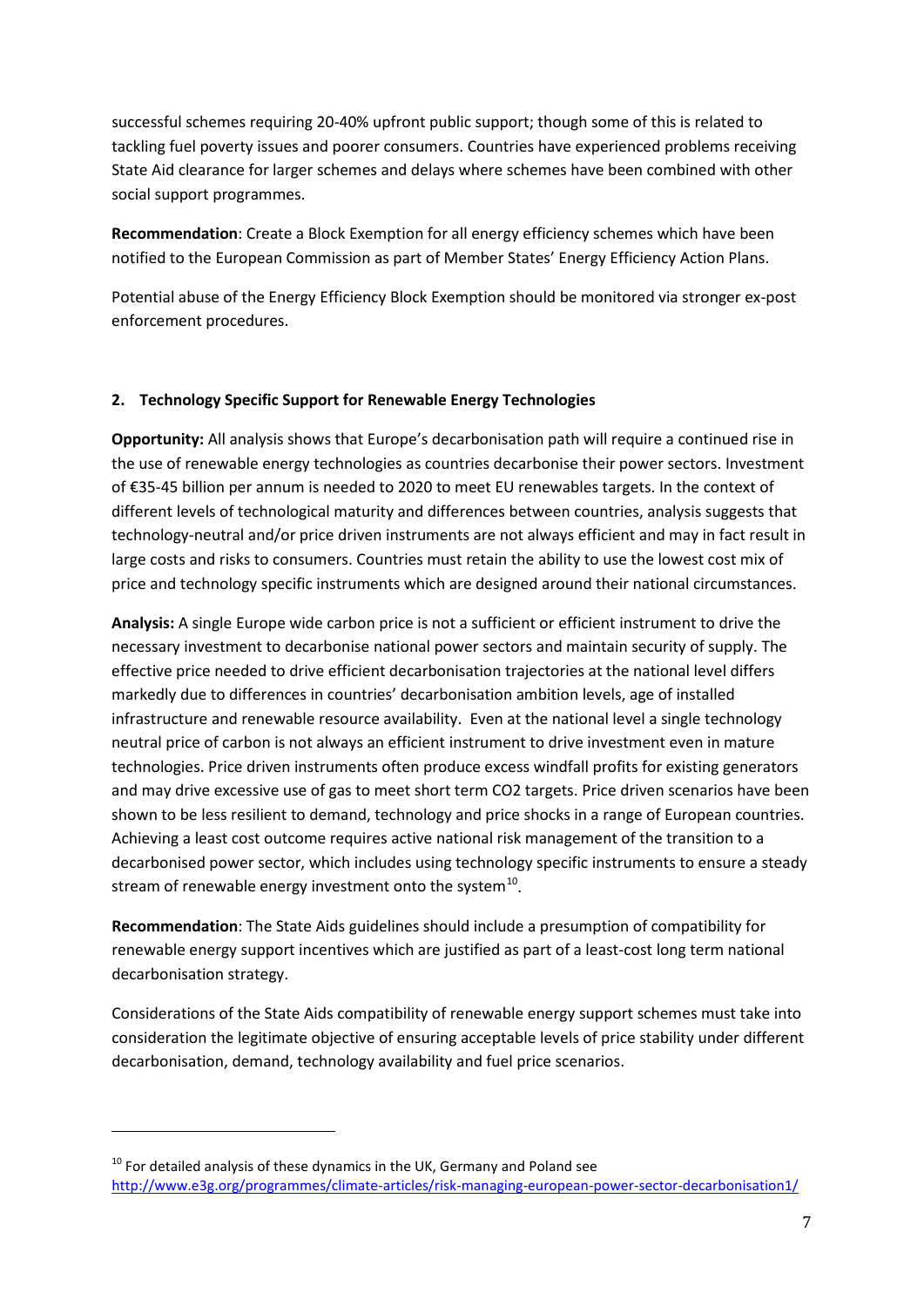#### **3. Support for Transformational Resource Efficiency**

**Opportunity:** Europe faces rising resource import costs and economic impacts from volatile resource prices and availability. With continuing growth in emerging economies and impacts of climate change these stresses will rise. Incentives to promote more efficient use of resources in production and consumption are critical to improve economic efficiency and resilience to future trends.

**Analysis**: Delivering more resource efficient approaches often requires systemic change in the provision of goods and services; for example, to reduce material and water use through design, material substitution and service redefinition. To avoid future exposure to high costs resource efficient alternatives and substitutes need to be incentivised by creating market demand through direct public purchasing incentives, tax preferences and public support to transformational investments. These demand creation support mechanisms may require State Aid clearance as they will create preferences for specific sub-sections of markets and may not be open to all companies in the early phases.

**Recommendation**: Create a Block Exemption for support for incentives for transformational resource efficiency which are part of a clear National Policy or Plan for addressing long term economic risks from exposure to volatility to resource prices and supply.

These exemptions would only be available to interventions supporting very large reductions in resource usage for any particular activity (for example, above 50%) and the underlying plan would need to contain clear analysis of the future national economic impacts which these interventions aimed to tackle.

# **3.2 Driving Liberalisation and New Market Growth**

# **4. Electricity Grid Investment for Clean Energy**

**Opportunity**: The European electricity system is under-connected creating higher costs for consumers than necessary. Delivering an optimal European grid would increase competition and allow the cheapest European renewable energy resources to be shared and could save consumers €425 billion to 2030<sup>[11](#page-7-0)</sup>.

**Analysis**: The European power system is under-connected due to restrictions on national market entry, incumbent power, planning difficulties and incentives on regulators that undervalue interconnection and strategic infrastructure. Many of these problems have been remedied by the Third Energy Package and the Energy Infrastructure Regulation (for example, unbundling and benefit-sharing rules) but not all those needed to develop an optimal grid and an interconnected, competitive market. Estimates suggest that €180 billion will be needed for these investments to 2020 and far more beyond that.

j

<span id="page-7-0"></span><sup>11</sup> Se[e http://www.roadmap2050.eu/](http://www.roadmap2050.eu/)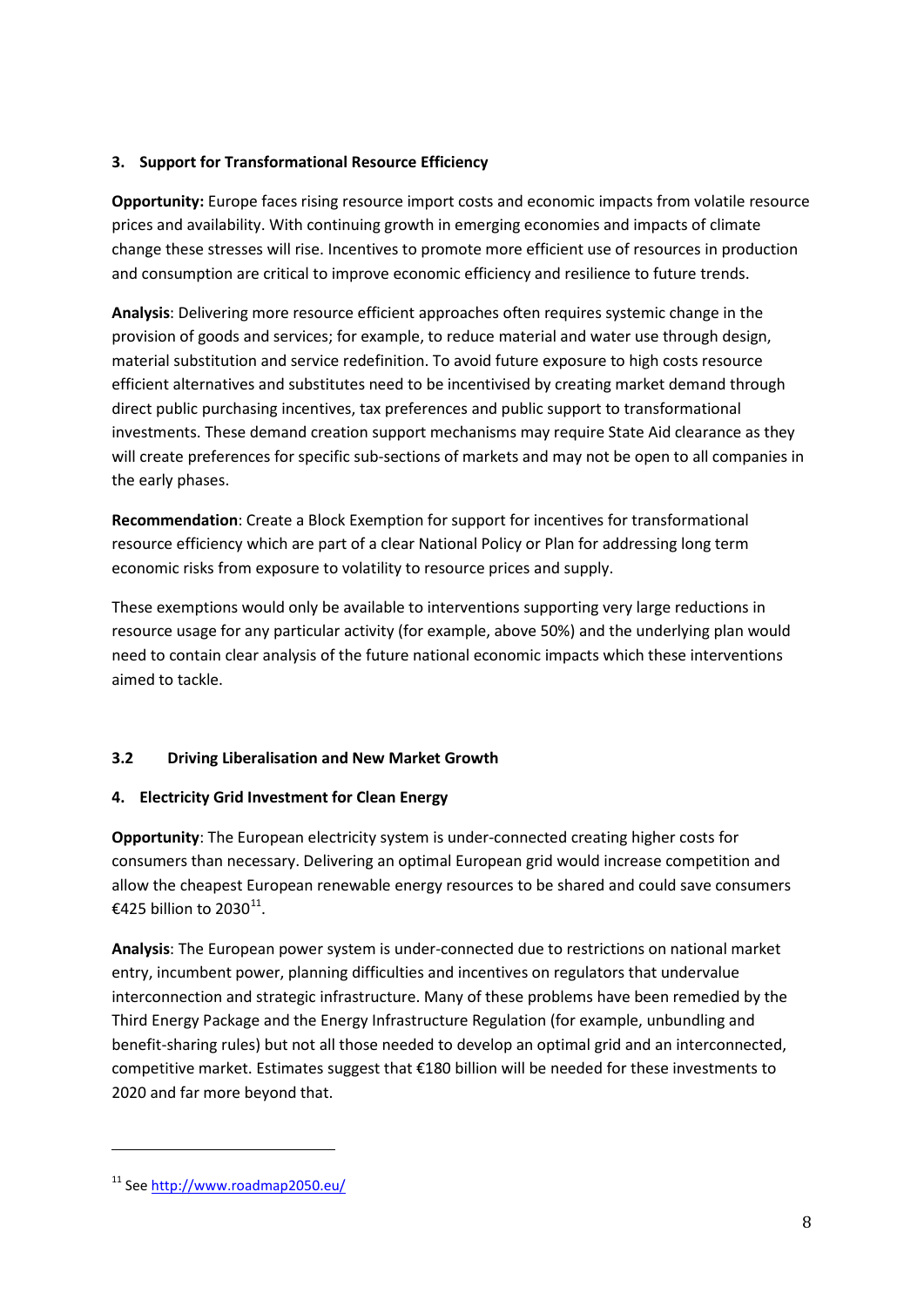Most transmission lines are regulated assets but the State Aid Green Paper suggests moving to a presumption of market funding for infrastructure. However, there are currently weak incentives for the major investments needed to integrate large-scale renewable energy into the grid to meet the EU's 2030 road map goals. Benefits from investments will often only pay back over 10-30 years and given uncertainty over future clean technology costs - and thus the optimal energy mix and location across Europe – securing commercial returns will be very risky. Recent analysis of transmission companies suggests that their balance sheets are also unable to support the scale of investment needed. Given long time scales and future uncertainties it will often be an optimal cost-reduction strategy to build extra capacity into some lines in order to facilitate access to potentially cheaper clean energy in the medium to long term (2025-2045).These investments will need to be approved in the next 5-10 years given the time needed to construct major grid infrastructure. Public support measures – including loans, project bonds, grants and risk sharing instruments – are being proposed across Europe to overcome these problems but risk being ruled out by overly prescriptive application of State Aid rules.

In contrast, some countries may aim to undermine EU decarbonisation objectives by importing highcarbon coal power from outside the area controlled by the EU Emission Trading System (ETS) this will create market distortions and undermine the EU common interest in reducing carbon emissions and should be explicitly ineligible for State Aids support.

**Recommendation**: Explicit State Aid exemption should be given for interconnection investments designed to access renewable energy resources and improve grid stability under higher renewable energy scenarios. Proportionality to be considered by looking at the importance of investments to deliver a range of decarbonisation and technology scenarios to 2050.

Clear presumption against any State Aids support for investment in electricity investment aimed at accessing coal power resources from outside the EU-ETS regulated zone.

#### **5. Electricity Demand Side Markets**

**Opportunity**: Traditional electricity markets have not valued demand reduction and flexibility as a way of managing system stability and reducing costs. Estimates suggest that even moderate exploitation of demand response opportunities could save 7% of system costs across Europe to 2030, and even partial exploitation of the potential for cost effective electricity savings could save 14% of system costs in the same period.

**Analysis**: The creation of effective demand side markets has been blocked by a combination of regulatory and market failures. Regulators have traditionally looked to electricity suppliers to provide system stability services by paying for flexible and additional generation. These markets have generally not been open or been too risky for most companies who could reduce demand or to suppliers from other countries. In contrast systems to promote cost-effective demand response and storage are common in the US on both liberalised and regulated systems. Many EU countries are developing new capacity market mechanisms in response to the extra demands placed on system stability by greater penetration of intermittent renewable energy sources. These mechanisms will be subject to state aid approval and it is critical that these *fairly and equally* incentivise the most cost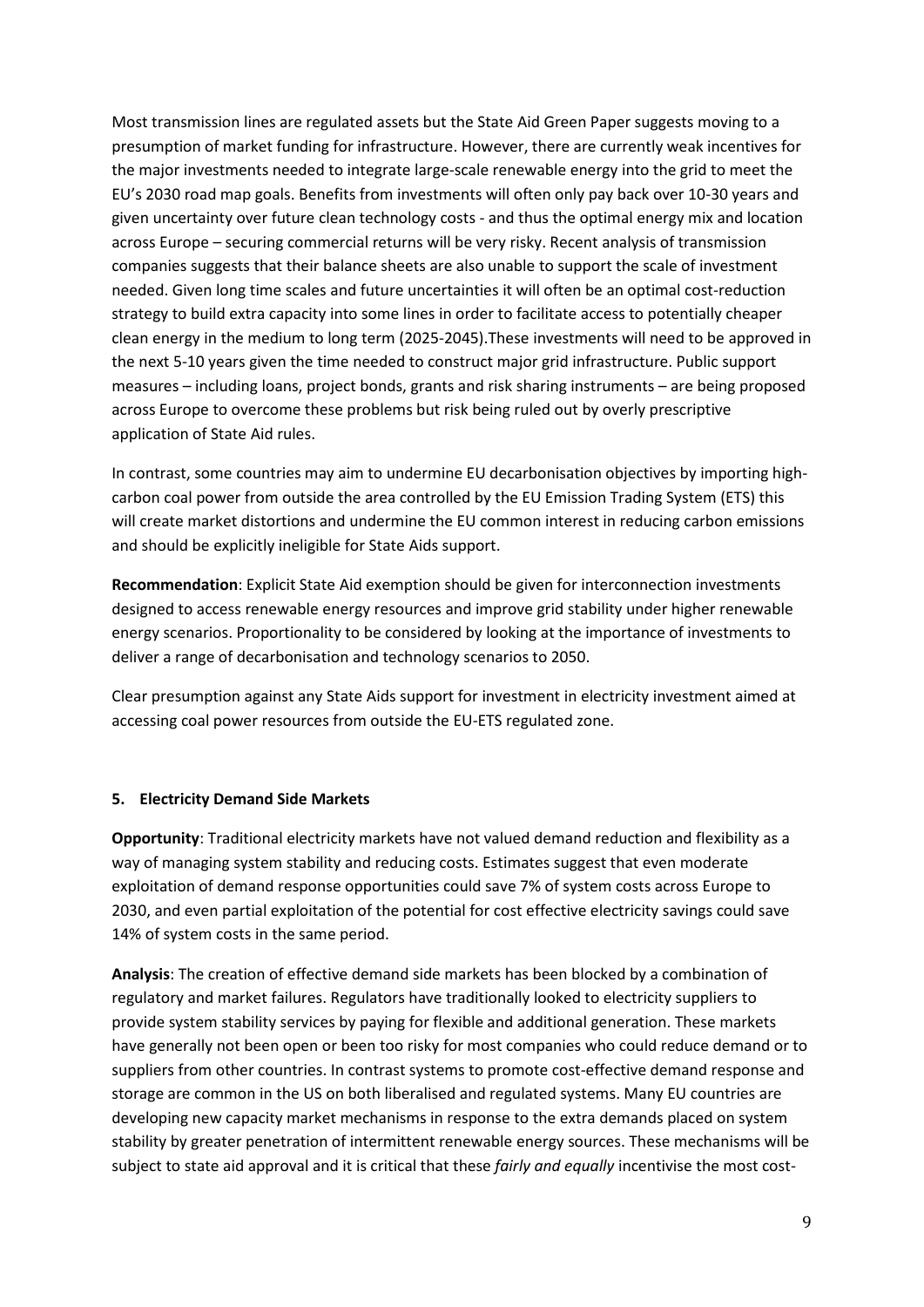effective provision from supply side, demand response, demand reduction and storage providers. This will require specific instruments which fit with the business models of demand side providers and cannot be left to a "one size fits all" approach designed around incumbent supply side providers.

Given the immaturity of markets and some technologies in these areas countries should be able to provide similar market creation and technology incentives as previously used on the supply-side, such as energy efficiency feed-in tariffs, capital and supply chain support grants in these areas.

**Recommendation**: Implement the recommendation in the Green Paper that approval of capacity market mechanisms be dependent on full incorporation of demand response, demand reduction and interconnection on a fair and equal basis, including through specific instruments.

State aids should recognise the immaturity of demand side sectors in approving a range of state support measures needed to establish new markets and bring technologies down the cost-curve.

#### **6. Support for Transformation and Transition in Carbon Intensive Sectors**

**Opportunity**: There is a need for active policy to manage the social impacts of transition, drive innovation in high carbon sectors and to maximise the industrial benefits gained by EU companies exporting into the €4 trillion low carbon global market for low carbon goods and services. While the transformation to a low carbon and resilient economy will on net generate jobs, several hundred thousand jobs will be lost in fossil fuel sectors. Energy intensive sectors (steel, cement, chemicals, glass etc) will see rising demand as the economy becomes capital intensive but will need to transform themselves into low carbon producers. These companies fear that they will lose market share during the transition through competition from low energy cost countries.

**Analysis**: To date competition concerns have meant that energy intensive industries have generally been fully or partially exempt from most carbon pricing schemes at national or EU level. These exemptions seem overly-generous as analysis suggests that competitive pressures are relatively small in most sectors (except, aluminium, steel, refineries and some chemicals). Moreover exemptions have restricted the level of technological innovation in these sectors, and removed incentives for alternatives and substitutes to energy intensive products down the supply chain. For example, replacing reinforced concrete with engineered timber and recuing high carbon material use through more sophisticated design methodologies.

Countries will continue to apply exemptions and support funding to these industries over the coming decades. There is also a legitimate need to manage the social costs of transition away from high carbon companies which will not be able survive and adapt in a low carbon world.

State Aid disciplines should ensure that transition support is not being used to prop-up unsustainable industries or delay the transition to low carbon processes, which increases costs to citizens and consumers by requiring more expensive reductions elsewhere in the economy.

However, well targeted incentives which stimulate transformational changes in products, processes and services towards low carbon and low resource use should be allowed when implemented as part of an overall decarbonisation plan – rather than as ad hoc interventions. Only incentives for